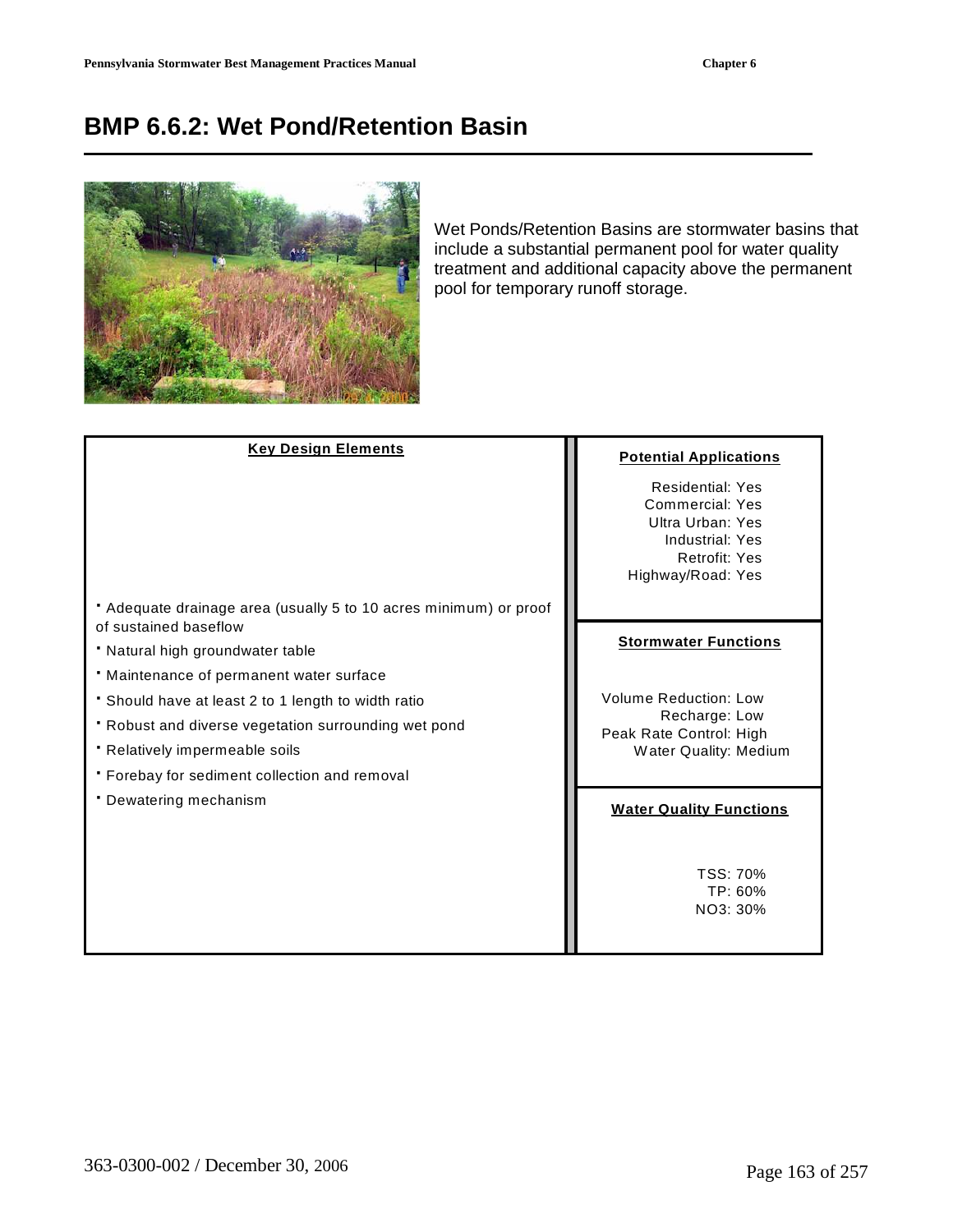# **Description**

Wet Detention Ponds are stormwater basins that include a permanent pool for water quality treatment and additional capacity above the permanent pool for temporary storage. Wet Ponds should include one or more forebays that trap course sediment, prevent short-circuiting, and facilitate maintenance. The pond perimeter should generally be covered by a dense stand of emergent wetland vegetation. While they do not achieve significant groundwater recharge or volume reduction, they can be effective for pollutant removal and peak rate mitigation. Wet Ponds (WPs) can also provide aesthetic and wildlife benefits. WPs require an adequate source of inflow to maintain the permanent water surface. Due to the potential to discharge warm water, wet ponds should be used with caution near temperature sensitive waterbodies. Properly designed and maintained WPs generally do not support significant mosquito populations (O'Meara).

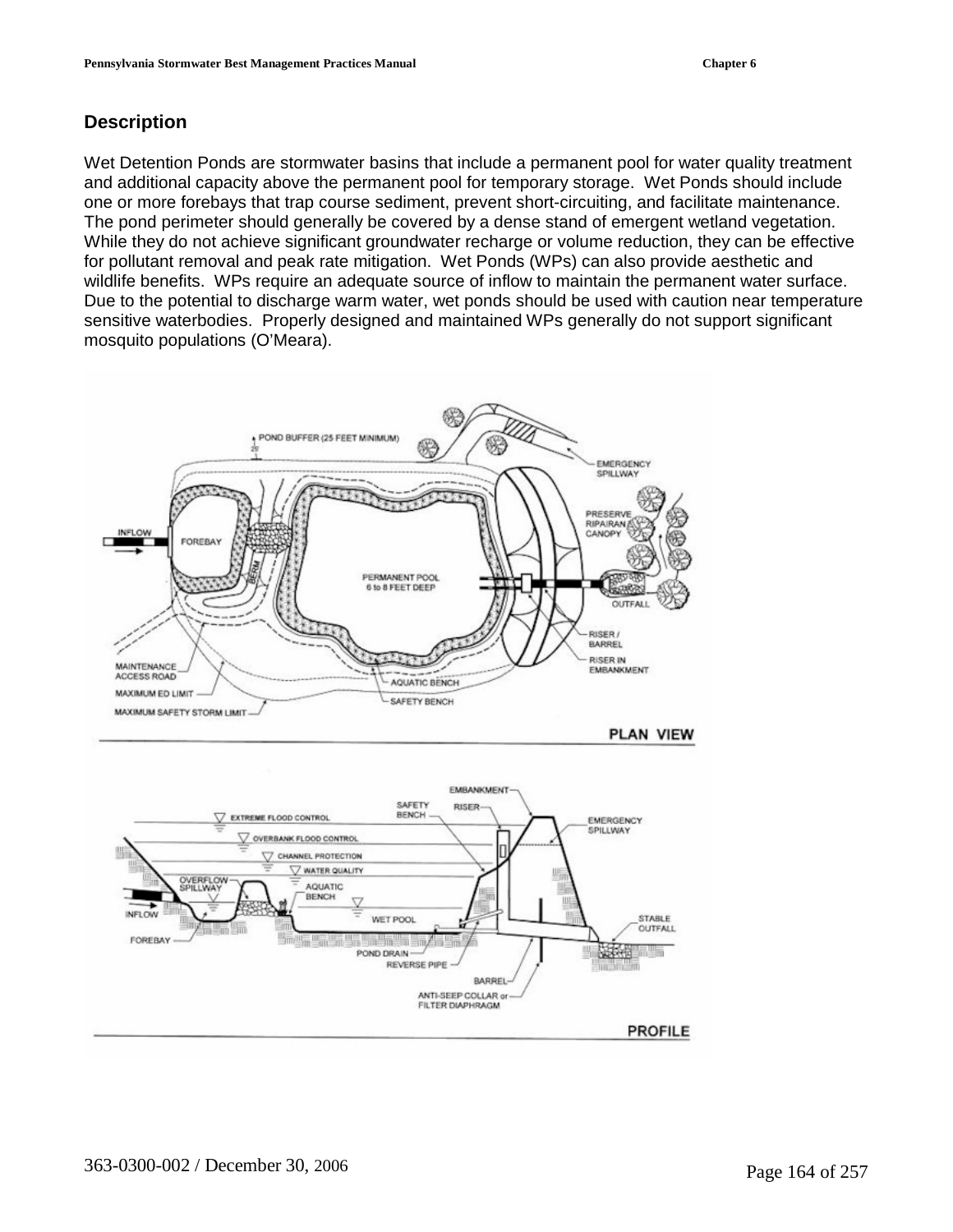# **Variations**

Wet Ponds can be designed as either an online or offline facilities. They can also be used effectively in series with other sediment reducing BMPs that reduce the sediment load such as vegetated filter strips, swales, and filters. Wet Ponds may be a good option for retrofitting existing dry detention basins. WPs are often organized into three groups:

- Wet Ponds primarily accomplish water quality improvement through displacement of the permanent pool and are generally only effective for small inflow volumes (often they are placed offline to regulate inflow).
- Wet Detention Ponds are similar to Wet Ponds but use extended detention as another mechanism for water quality and peak rate control.
- Pocket Wet Ponds are smaller WPs that serve drainage areas between approximately 5 and 10 acres and are constructed near the water table to help maintain the permanent pool. They often include extended detention as well.

This BMP focuses on Wet Detention Ponds as described above because this tends to be the most common and effective type of Wet Pond. For more information on other types of wet ponds, please consult the "References and Additional Resources" list.



## **Applications**

- **Wet Ponds**
- **Wet Detention Ponds**
- **Pocket Wet Pond**
- **Offline Wet Pond**
- **Retrofit for existing detention basins**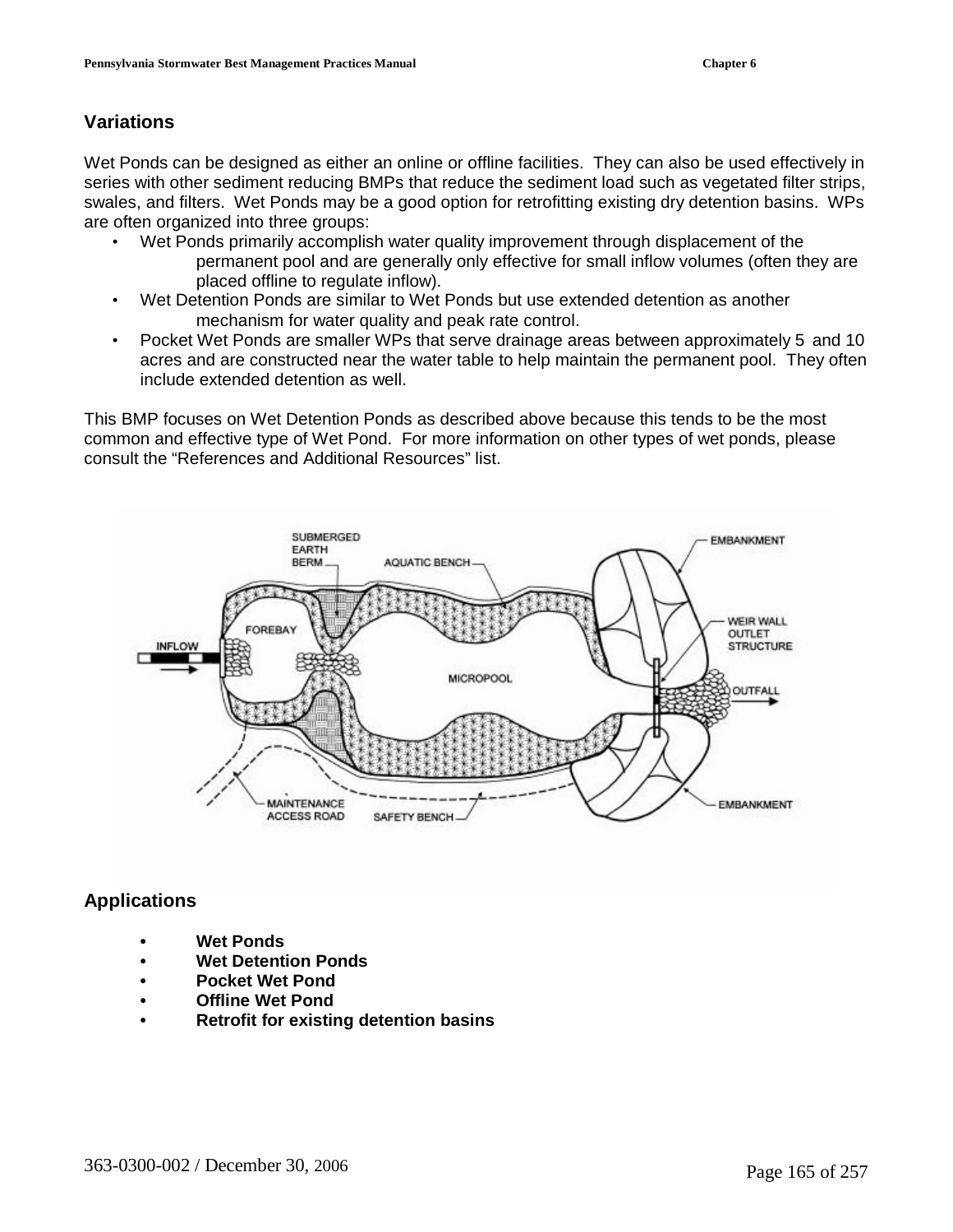

#### **Design Considerations**

- 1. HYDROLOGY. Wet Ponds should be able to receive and retain enough flow from rain, runoff, and groundwater to ensure long-term viability. A permanent water surface in the deeper areas of the WP should be maintained during all but the driest periods. A relatively stable permanent water surface elevation will reduce the stress on vegetation in and adjacent to the pond. A WP should have a drainage area of at least 10 acres (5 acres for Pocket Wet Ponds) or some means of sustaining constant inflow. Even with a large drainage area, a constant source of inflow can improve the biological health and effectiveness of a Wet Pond while discouraging mosquito growth. Pennsylvania's precipitation is generally well distributed throughout the year and is therefore suited for WPs.
- 2. UNDERLYING SOILS. Underlying soils must be identified and tested. Generally hydrologic soil groups "C" and "D" are suitable without modification, "A" and "B" soils may require modification to reduce permeability. Soil permeability must be tested in the proposed Wet Pond location to ensure that excessive infiltration will not cause the WP to dry out.
- 3. PLANTING SOIL. Organic soils should be used for shallow areas within Wet Ponds. Organic soils can serve as a sink for pollutants and generally have high water holding capacities. They will also facilitate plant growth and propagation and may hinder invasion of undesirable species.
- 4. SIZE AND VOLUME. The area required for a WP is generally 1 to 3 percent of its drainage area. WPs should be sized to treat the water quality volume and, if necessary, to mitigate the peak rates for larger events.
- 5. VEGETATION. Vegetation is an integral part of a Wet Pond system. Vegetation in and adjacent to a pond may enhance pollutant removal, reduce algal growth, limit erosion, improve aesthetics, create habitat, and reduce water warming (Mallin et al., 2002; NJ DEP, 2004; University of Wisconsin, 2000). Wet Ponds should have varying depths to encourage vegetation in shallow areas. The emergent vegetation zone (areas not more than 18" deep) generally supports the majority of aquatic vegetation and should include the pond perimeter. Robust, non-invasive, perennial plants that establish quickly are ideal for WPs. The designer should select species that are tolerant of a range of depths, inundation periods, etc. Monoculture planting should be avoided due to the risk from pests and disease. See local sources for recommended plant lists or Appendix B.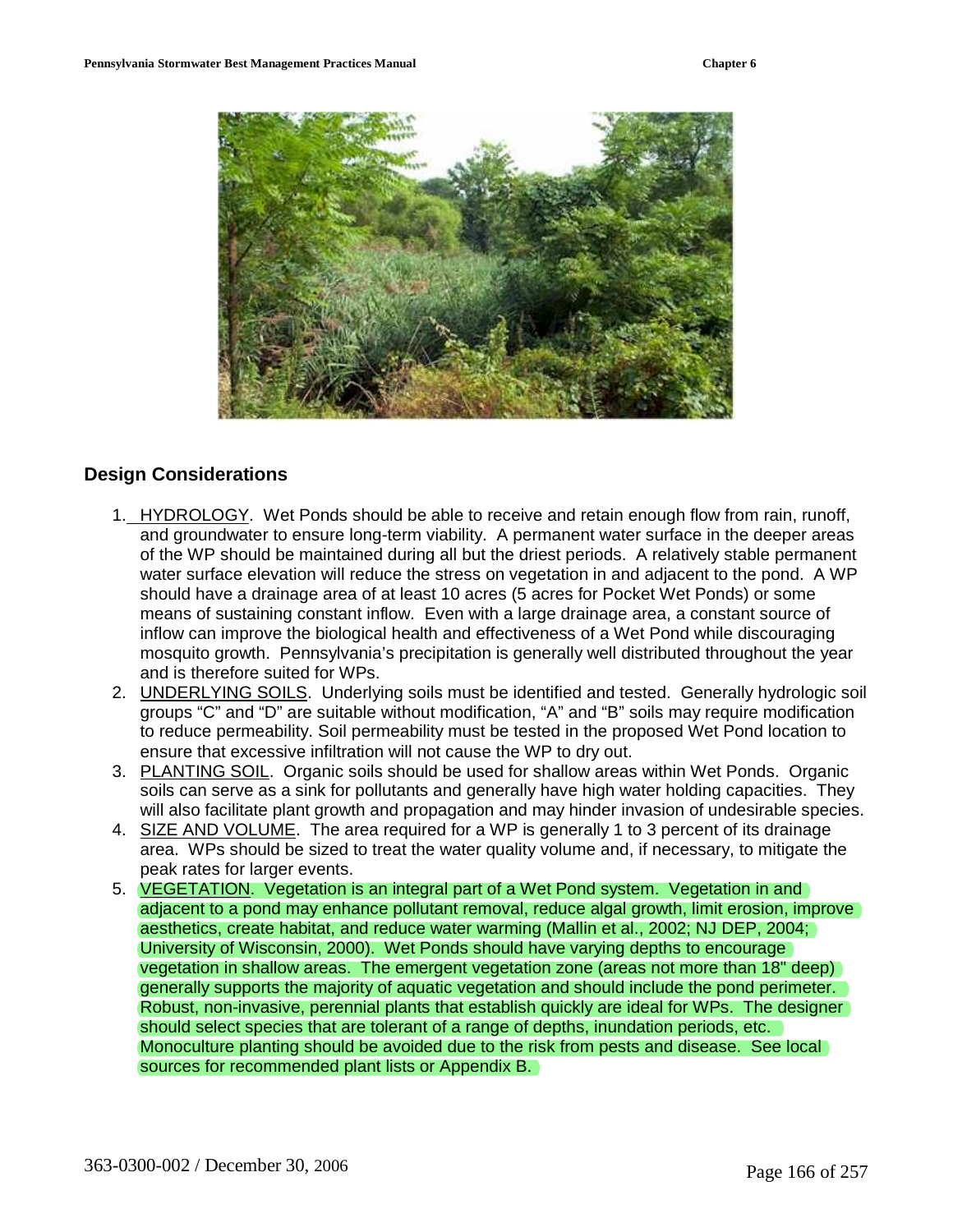#### 6. CONFIGURATION.

- a. General. Wet Ponds should be designed with a length to width ratio of at least 2:1 wherever possible. If the length to width ratio is lower, the flow pathway through the WP should be maximized. A wedge-shaped pond with the major inflows on the narrow end can prevent short-circuiting and stagnation. WPs should not be constructed within 10 feet of the property line or within 50 feet of a private well or septic system. Slopes in and around Wet Ponds should be 4:1 to 5:1 (horizontal:vertical) or flatter wherever possible (10:1 max. for safety/aquatic benches, see 6.d. below). Wet Ponds should have an average depth of 3 to 6 feet and a maximum depth of 8 feet. This should be shallow enough to minimize thermal stratification and short-circuiting and deep enough to prevent sediment resuspension, reduce algal blooms, and maintain aerobic conditions. Wet ponds should not be constructed within a natural watercourse.
- b. Forebay/Inflows. Wet Ponds should have a forebay at all major inflow points to capture coarse sediment, prevent excessive sediment accumulation in the remainder of the WP, and minimize erosion by inflow. The forebays should contain 10 to 15 percent of the total permanent pool volume and should be 4 to 6 feet deep. They should be physically separated from the rest of the pond by a berm, gabion wall, etc. Flows exiting the forebay should be non-erosive to the newly constructed WP. Vegetation within forebays can increase sedimentation and reduce resuspension/erosion. The forebay bottom can be constructed of hardened materials to facilitate sediment removal. Forebays should be installed with permanent vertical markers that indicate sediment depth. Inflow channels should be fully stabilized. Inflow pipes can discharge to the surface or be partially submerged. Forebays should be offline (out of the path of higher flows) to prevent resuspension of previously collected sediment during large storms.
- c. Outlet. Outlet control devices should draw from open water areas 5 to 7 feet deep to prevent clogging and allow the WP to be drained for maintenance and to provide for additional temperature benefits. Outlet devices are generally multistage structures with pipes, orifices, or weirs for flow control. A reverse slope pipe terminating 2 to 3 feet below the normal water surface, minimizes the discharge of warm surface water and is less susceptible to clogging by floating debris. Orifices, if used, should be at least 2.5 inches in diameter and should be protected from clogging. Outlet devices should be installed in the embankment for accessibility. If possible, outlet devices should enable the normal water surface to be varied. This allows the water level to be adjusted (if necessary) seasonally, as the WP accumulates sediment over time, if desired grades are not achieved, or for mosquito control. A pond drain should also be included which allows the permanent pool to be completely drained for maintenance within 24 hours. The outlet pipe should generally be fitted with an anti-seep collar through the embankment. Online facilities should have an emergency spillway that can safely pass the 100-year storm with 1 foot of freeboard. All outflows should be conveyed downstream in a safe and stable manner.
- d. Safety/Aquatic Benches. All areas that are deeper than 4 feet should have two safety benches, totaling 15 feet in width. One should start at the normal water surface and extend up to the pond side slopes at a maximum slope of 10 percent. The other should extend from the water surface into the pond to a maximum depth of 18 inches, also at slopes no greater than 10 percent.
- 7. WET POND BUFFER. To enhance habitat value, visual aesthetics, water temperature, and pond health, a 25-foot buffer should be added from the maximum water surface elevation. The buffer should be planted with trees, shrubs, and native ground covers. Except in maintenance access areas, turf grass should not be used. Existing trees within the buffer should be preserved. If soils in the buffer will become compacted during construction, soil restoration should take place to aid buffer vegetation.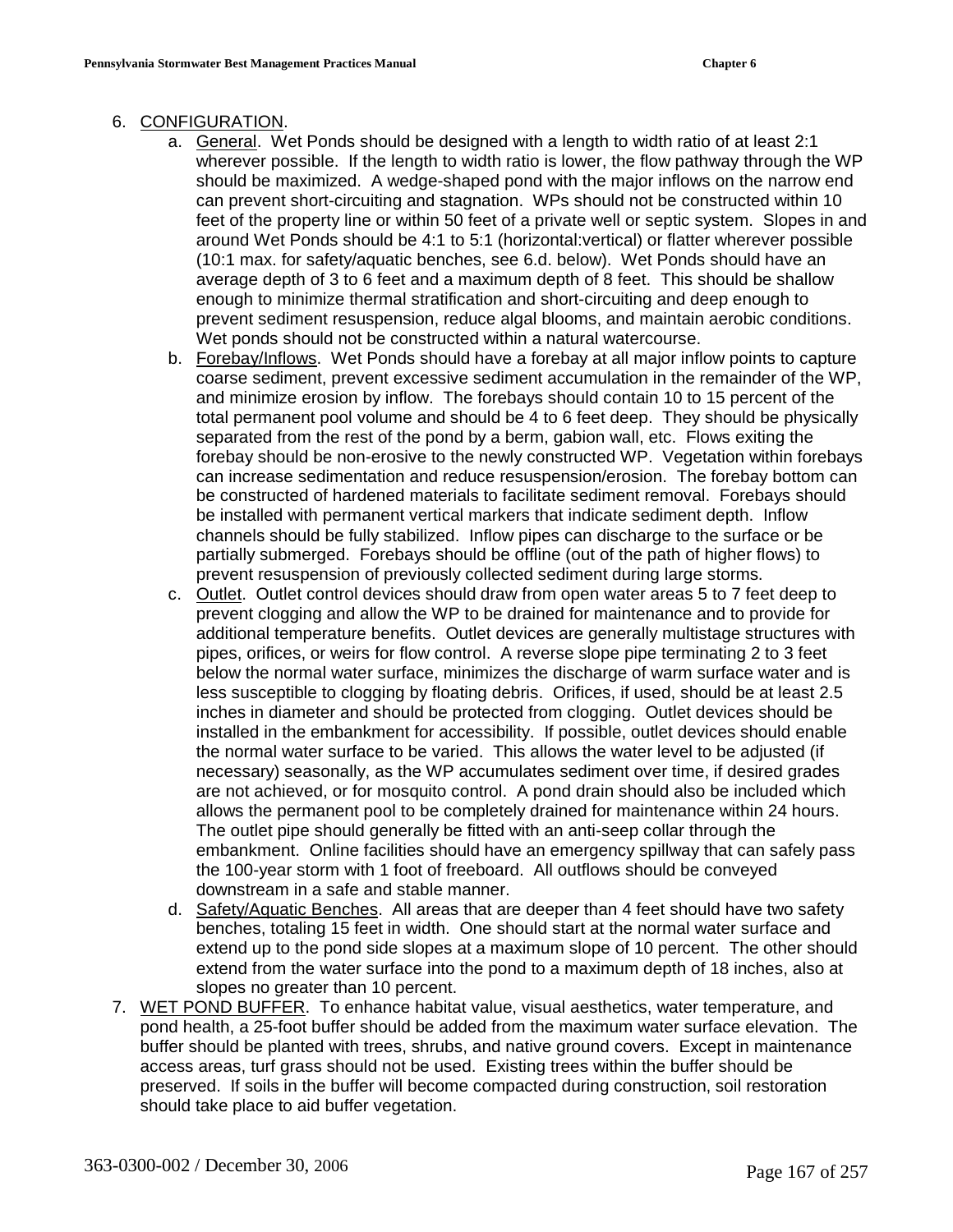- 8. MAINTENANCE ACCESS. Permanent access must be provided to the forebay, outlet, and embankment areas. It should be at least 9 feet wide, have a maximum slope of 15%, and be stabilized for vehicles.
- 9. PLAN ELEMENTS. The plans detailing the Wet Ponds should clearly show the WP configuration, inlets and outlets, elevations and grades, safety/aquatic benches, and the location, quantity, and propagation methods of pond/buffer vegetation. Plans should also include site preparation techniques, construction sequence, as well as maintenance schedules and requirements.
- 10. REGULATION. Wet Ponds that have drainage areas over 100 acres, embankments greater than 15 feet high, or a capacity greater than 50 acre-feet may be regulated as a dam by PADEP (see Title 25, Chapter 105 of the Pennsylvania Code).

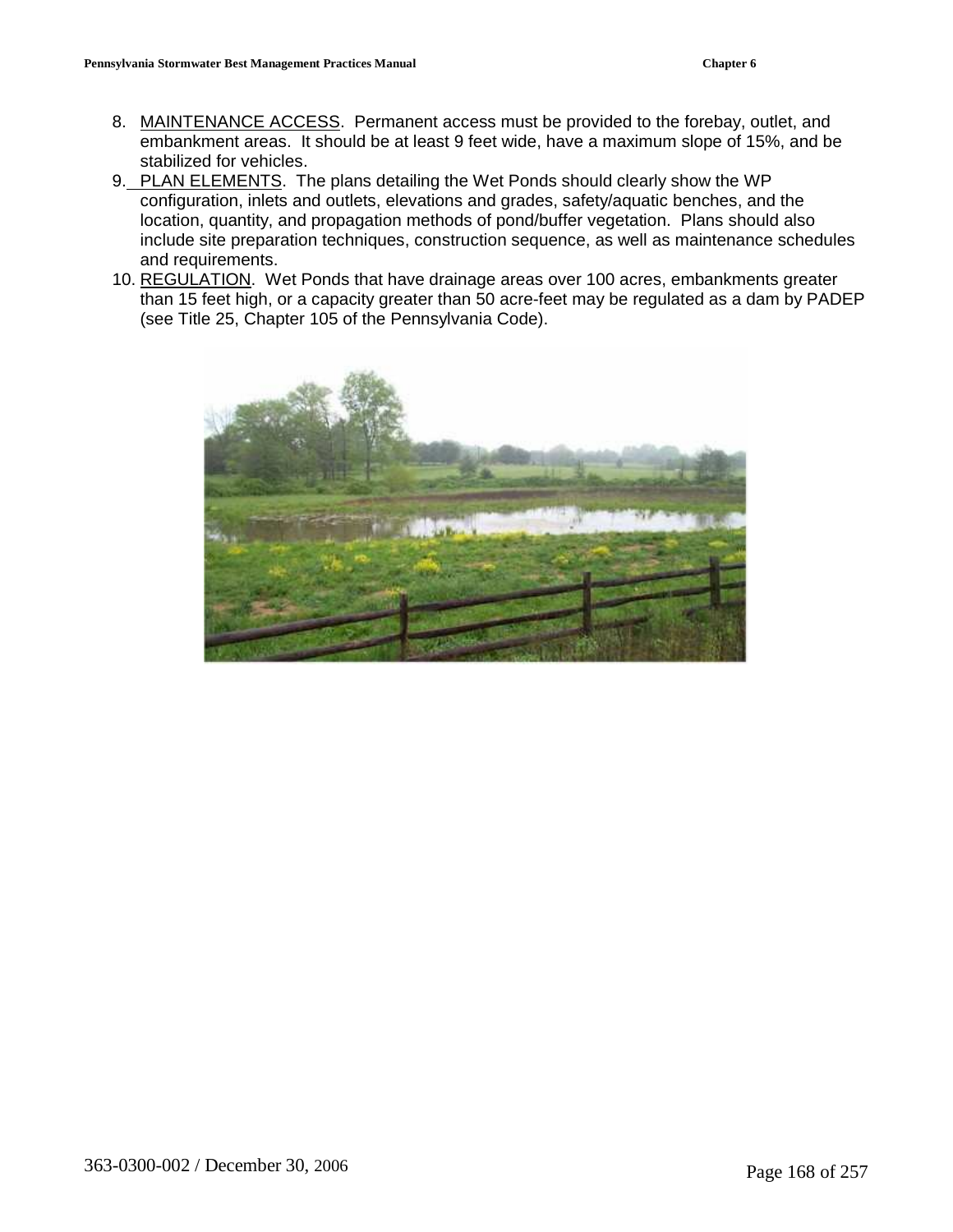## **Detailed Stormwater Functions**

#### **Volume Reduction Calculations**

Although not typically considered a volume-reducing BMP, Wet Ponds can achieve some volume reduction through infiltration and evapotranspiration, especially during small storms. According to the International Stormwater BMP Database, wet ponds have an average annual volume reduction of 7 percent (Strecker et al., 2004). Hydrologic calculations that should be performed to verify that the WP will have a viable amount of inflow can also predict the water surface elevation under varying conditions. The volume stored between the predicted water level and the lowest outlet elevation will be removed from the that design storm.

#### **Peak Rate Mitigation Calculations**

Peak rate is primarily controlled in Wet Ponds through the transient storage above the normal water surface. See Section 8 for Peak Rate Mitigation methodology.

#### **Water Quality Improvement**

Wet Ponds improve runoff quality through settling, filtration, uptake, chemical and biological decomposition, volatilization, and adsorption. WPs are relatively effective at removing many common stormwater pollutants including suspended solids, heavy metals, total phosphorus, total nitrogen, and pathogens. The pollutant removal effectiveness varies by season and may be affected by the age of the WP. It has been suggested that this type of BMP does not provide significant nutrient removal in the long term unless vegetation is harvested because captured nutrients are released back into the water by decaying plant material. Even if this is true, nutrients are usually released gradually and during the non-growing season when downstream susceptibility is generally low (Hammer, 1990). See Section 8 for Water Quality Improvement methodology, which addresses pollutant removal effectiveness of this BMP.

## **Construction Sequence**

- 1. Separate wet pond area from contributing drainage area:
	- a. All channels/pipes conveying flows to the WP should be routed away from the WP area until it is completed and stabilized.
	- b. The area immediately adjacent to the WP should be stabilized in accordance with the PADEP's Erosion and Sediment Pollution Control Program Manual (2000 or latest edition) prior to construction of the WP.
- 2. Clearing and Grubbing:
	- a. Clear the area to be excavated of all vegetation.
	- b. Remove all tree roots, rocks, and boulders.
	- c. Fill all stump holes, crevices and similar areas with impermeable materials.
- 3. Excavate bottom of WP to desired elevation (Rough Grading).
- 4. Install surrounding embankments and inlet and outlet control structures.
- 5. Grade and prepare subsoil.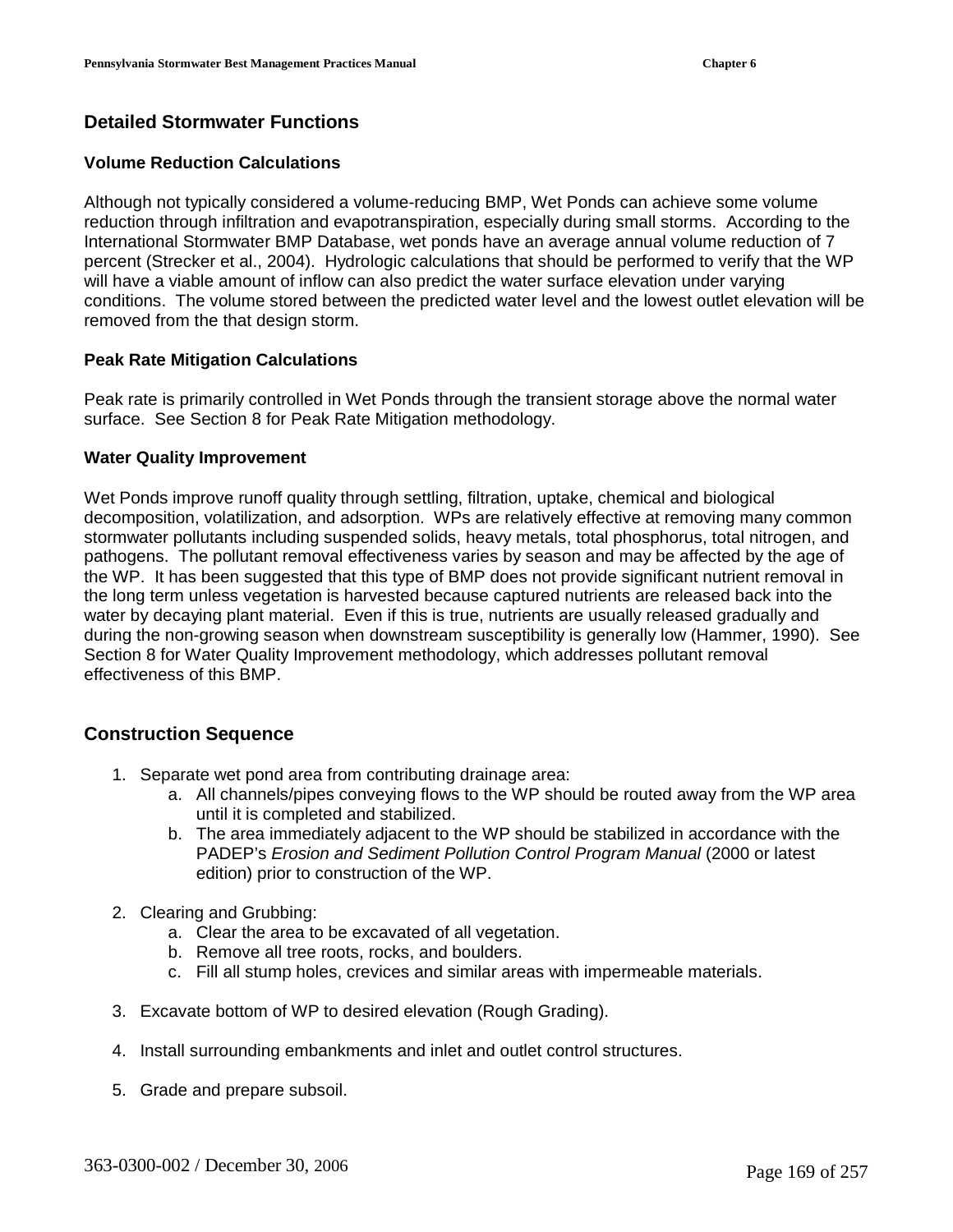- 6. Apply and grade planting soil.
	- a. Matching design grades is crucial because aquatic plants can be very sensitive to depth.
- 7. Apply erosion-control measures.
- 8. Seed, plant and mulch according to Planting Plan
- 9. Install any anti-grazing measures, if necessary.
- 10. Follow required maintenance and monitoring guidelines.

#### **Maintenance Issues**

Wet Ponds should have a maintenance plan and privately owned facilities should have an easement, deed restriction, or other legal measure to prevent neglect or removal. During the first growing season or until established, vegetation should be inspected every 2 to 3 weeks. WPs should be inspected at least 4 times per year and after major storms (greater than 2 inches in 24 hours) or rapid ice breakup. Inspections should access the vegetation, erosion, flow channelization, bank stability, inlet/outlet conditions, embankment, and sediment/debris accumulation. The pond drain should also be inspected and tested 4 times per year. Problems should be corrected as soon as possible. Wet Pond and buffer vegetation may need support (watering, weeding, mulching, replanting, etc.) during the first 3 years. Undesirable species should be carefully removed and desirable replacements planted if necessary.

Once established, properly designed and installed Wet Ponds should require little maintenance. Vegetation should maintain at least an 85 percent cover of the emergent vegetation zone and buffer area. Annual harvesting of vegetation may increase the nutrient removal of WPs; if performed it should generally be done in the summer so that there is adequate regrowth before winter. Care should be taken to minimize disturbance, especially of bottom sediments, during harvesting. The potential disturbance from harvesting may outweigh its benefits unless the WP receives a particularly high nutrient load or discharges to a nutrient sensitive waterbody. Sediment should be removed from the forebay before it occupies 50 percent of the forebay, typically every 5 to 10 years.

#### **Cost Issues**

The construction cost of Wet Ponds can vary greatly depending on the configuration, location, sitespecific conditions, etc. Typical construction costs in 2004 dollars range from approximately \$25,000 to \$50,000 per acre-foot of storage (based on USEPA, 1999). Costs are generally most dependent on the amount of earthwork and the planting. Annual maintenance costs have been reported to be approximately 3 to 5 percent of the capital costs although there is little data available to support this.In addition to the construction and maintenance costs, there is the cost or loss of value for the property involved.

## **Specifications:**

The following specifications are provided for information purposes only. These specifications include information on acceptable materials for typical applications, but are by no means exclusive or limiting. The designer is responsible for developing detailed specifications for individual design projects in accordance with the project conditions.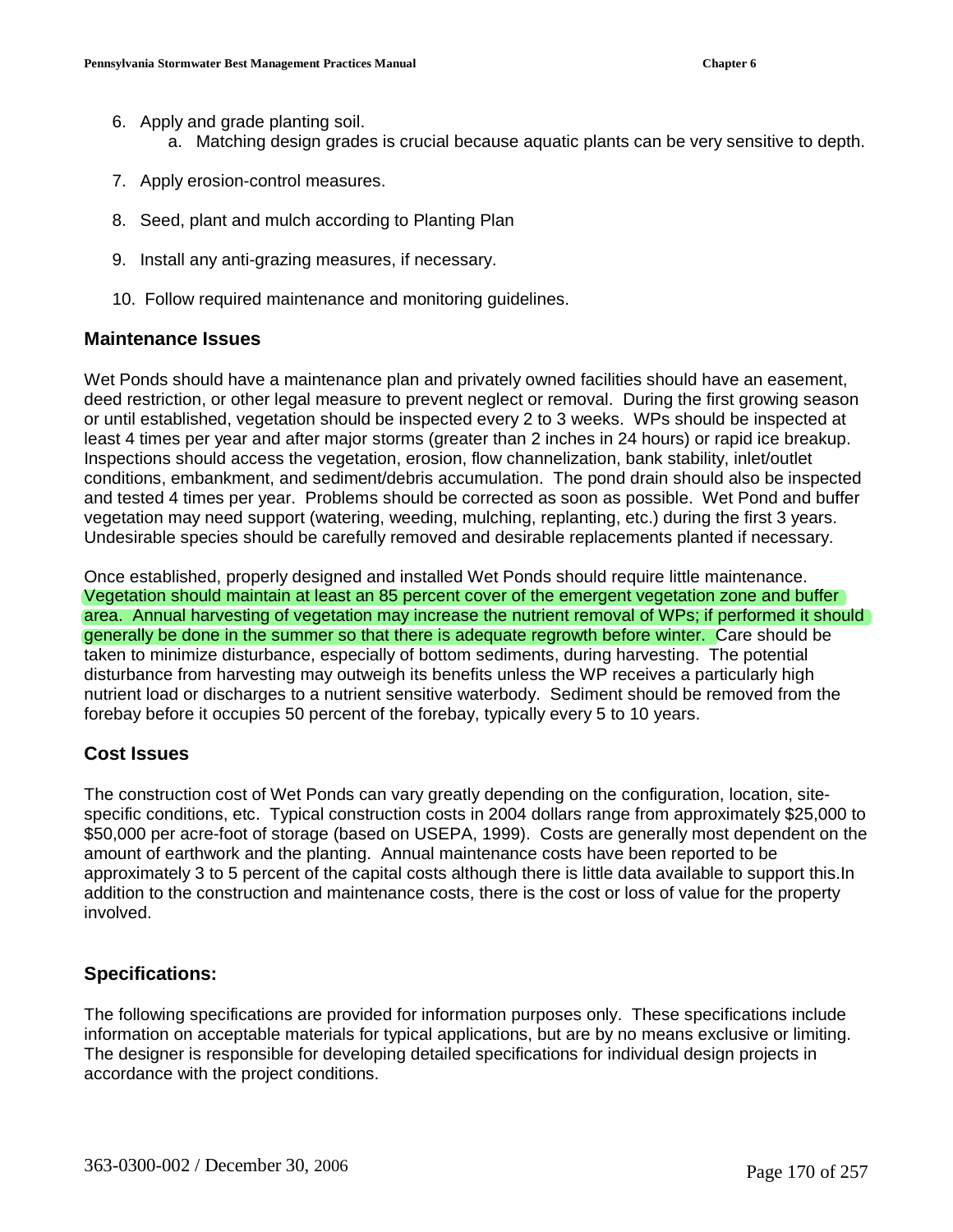#### **1. Excavation**

- a. The area to be used for the WP should be excavated to the required depth below the desired bottom elevation to accommodate any required impermeable liner, organic matter, and/or planting soil.
- b. The compaction of the subgrade and/or the installation of any impermeable liners will follow immediately.

## **2. Subsoil Preparation**

- a. Subsoil shall be free from hard clods, stiff clay, hardpan, ashes, slag, construction debris, petroleum hydrocarbons, or other undesirable material. Subsoil must not be delivered in a frozen or muddy state.
- b. Scarify the subsoil to a depth of 8 to 10 inches with a disk, rototiller, or similar equipment.
- c. Roll the subsoil under optimum moisture conditions to a dense layer with four to six passes of a sheepsfoot roller or equivalent. The compacted layer shall be at least 8 inches thick.

# **3. Planting Soil (Topsoil)**

- a. Use a minimum of 12 inches of topsoil in the emergent vegetation zone (less than 18" deep) of the pond. If natural topsoil from the site is to be used it must have at least 8 percent organic carbon content (by weight) in the A-horizon for sandy soils and 12% for other soil types.
- b. If planting soil is being imported it should be made up of equivalent proportions of organic and mineral materials.
- c. Lime should not be added to planting soil unless absolutely necessary as it may encourage the propagation of invasive species.
- d. The final elevations and hydrology of the vegetative zones should be evaluated prior to planting to determine if grading or planting changes are required.

## **4. Vegetation**

- a. Plant Lists for WPs can be found locally. No substitutions of specified plants will be accepted without prior approval of the designer. Planting locations shall be based on the Planting Plan and directed in the field by a qualified wetland ecologist.
- b. All Wet Pond plant stock shall exhibit live buds or shoots. All plant stock shall be turgid, firm, and resilient. Internodes of rhizomes may be flexible and not necessarily rigid. Soft or mushy stock shall be rejected. The stock shall be free of deleterious insect infestation, disease and defects such as knots, sun-scald, injuries, abrasions, or disfigurement that could adversely affect the survival or performance of the plants. c. All stock shall be free from invasive or nuisance plants or seeds.
- d. During all phases of the work, including transport and onsite handling, the plant materials shall be carefully handled and packed to prevent injuries and desiccation. During transit and onsite handling, the plant material shall be kept from freezing and shall be kept covered, moist, cool, out of the weather, and out of the wind and sun. Plants shall be watered to maintain moist soil and/or plant conditions until accepted.
- e. Plants not meeting these specifications or damaged during handling, loading, and unloading will be rejected.
- f. Detailed planting specifications can be found locally, and in Appendix B.

## **5. Outlet Control Structure**

- a. Outlet control structures shall be constructed of non-corrodible material.
- b. Outlets shall be resistant to clogging by debris, sediment, floatables, plant material, or ice.
- c. Materials shall comply with applicable specifications (PennDOT or AASHTO, latest edition)